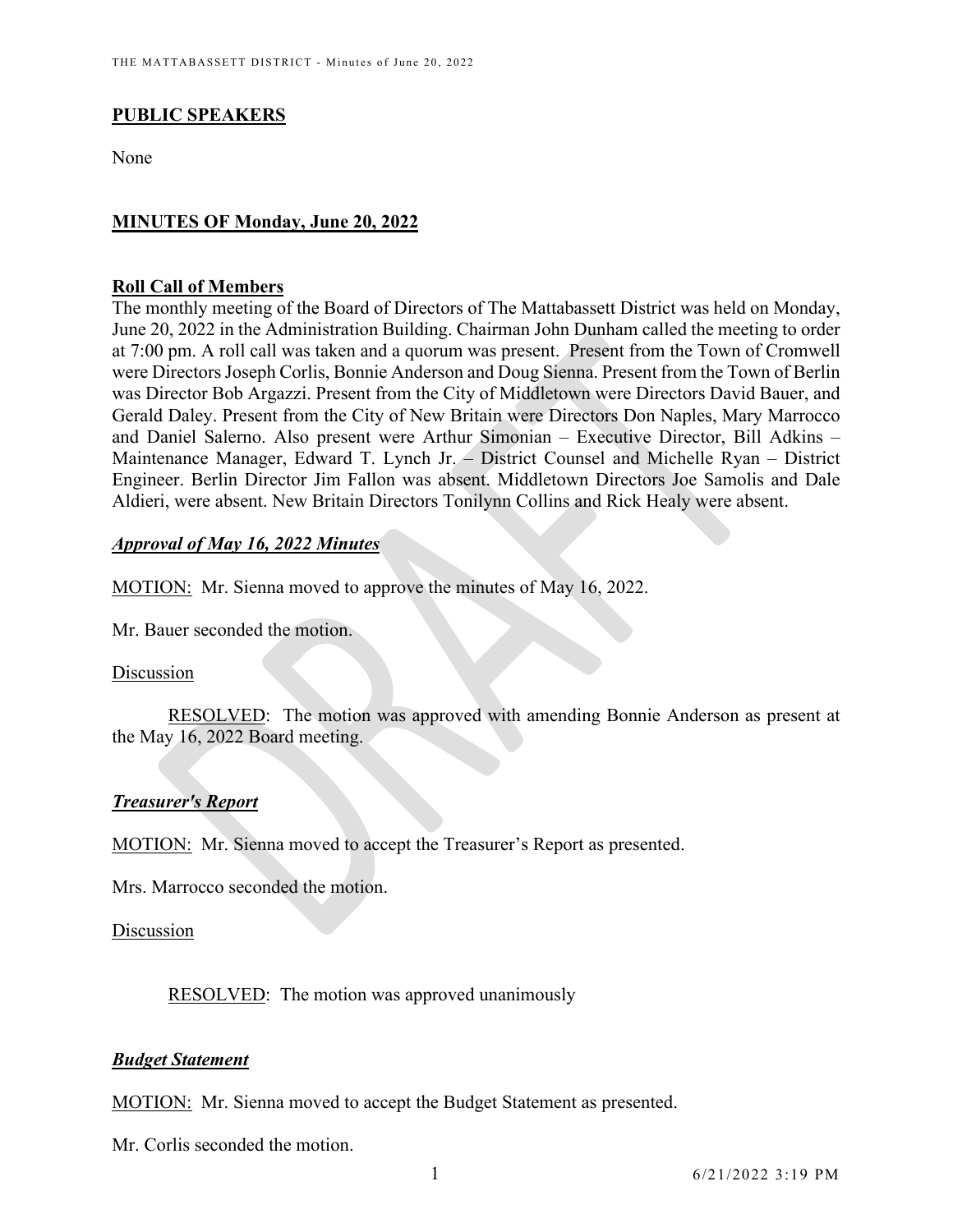### Discussion

RESOLVED: The motion was approved unanimously.

# *Check Register*

No Motion Required.

## *Staff Reports*

MOTION: Mr. Salerno moved to accept the Staff Reports as presented.

Mr. Bauer seconded the motion.

# Discussion

RESOLVED: The motion was approved unanimously.

# **Executive Director's Staff Actions:**

None.

# *Engineering Committee*

MOTION: Mr. Bauer moved to approve awarding the IT Services Contract for years 2022-2024 to Decian out of Portland, CT with a monthly charge of \$3,334, plus additional services when necessary.

Mr. Naples seconded the motion.

## Discussion

RESOLVED: The motion was approved unanimously.

MOTION: Mr. Bauer moved to approve awarding the Scum Skimmer Bid to Kovacs Construction, Inc. out of Oxford, CT in the amount not to exceed \$1,194,400 with an owner contingency of \$105,600.

Mr. Naples seconded the motion.

### Discussion

RESOLVED: The motion was approved unanimously.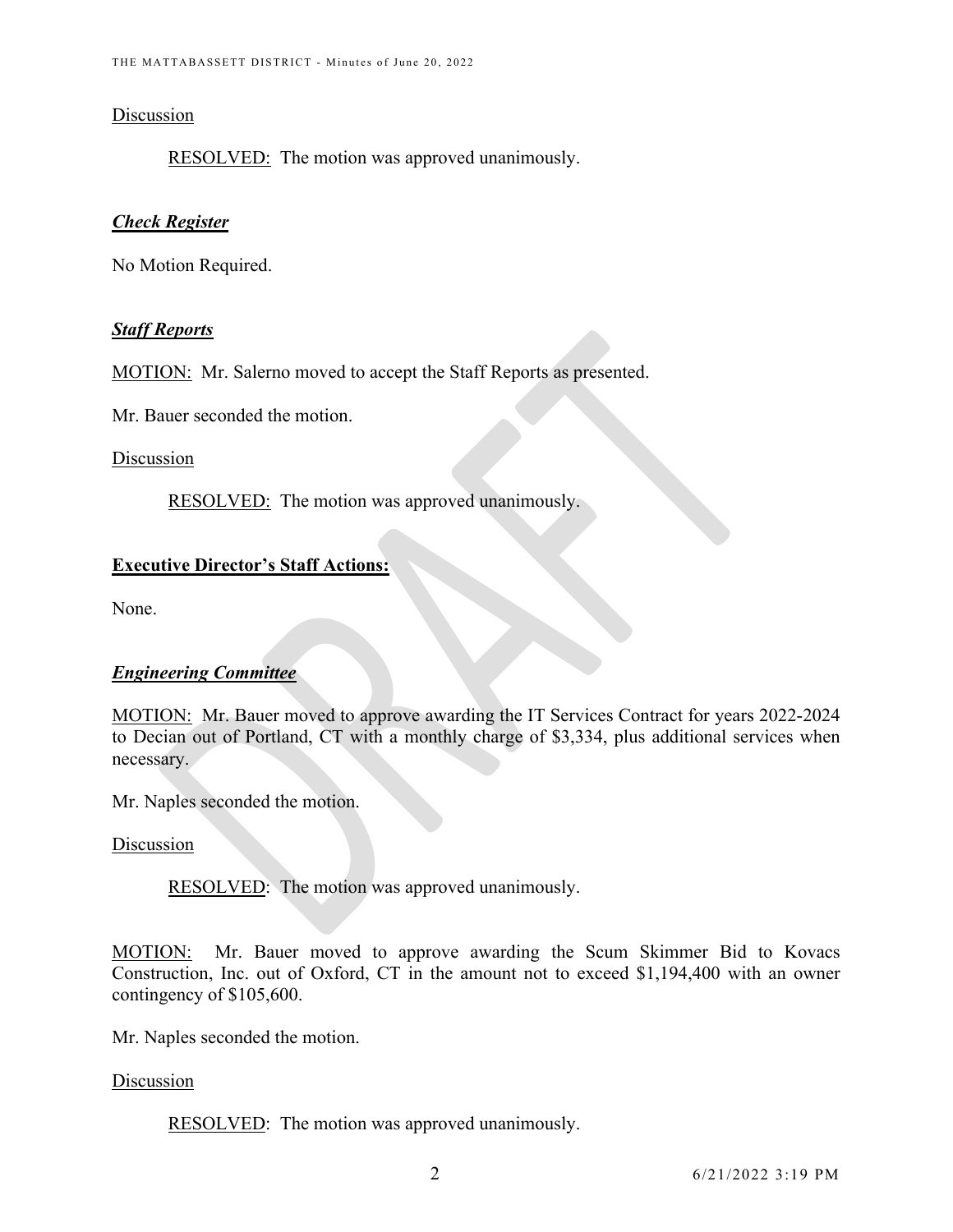MOTION: Mr. Sienna moved to approve awarding the Scum Skimmer Administration project to Wright Pierce of Middletown, CT, in the amount not to exceed \$64,000.

Mr. Daley seconded the motion.

**Discussion** 

RESOLVED: The motion was approved unanimously.

MOTION: Mr. Sienna moved to approve the revised Rules & Regulations, dated June 20, 2022.

Mrs. Marrocco seconded the motion.

Discussion

RESOLVED: The motion was approved unanimously.

## *Finance Committee*

No Report.

*Human Resources Committee*

No Report.

### *Property Management*

No Report.

## *Public Relations Committee*

MOTION: Mr. Sienna moved to approve the June 20<sup>th</sup> Public Relations report.

Mrs. Marrocco seconded the motion.

### Discussion

RESOLVED: The motion was approved unanimously.

## *New Business*

None.